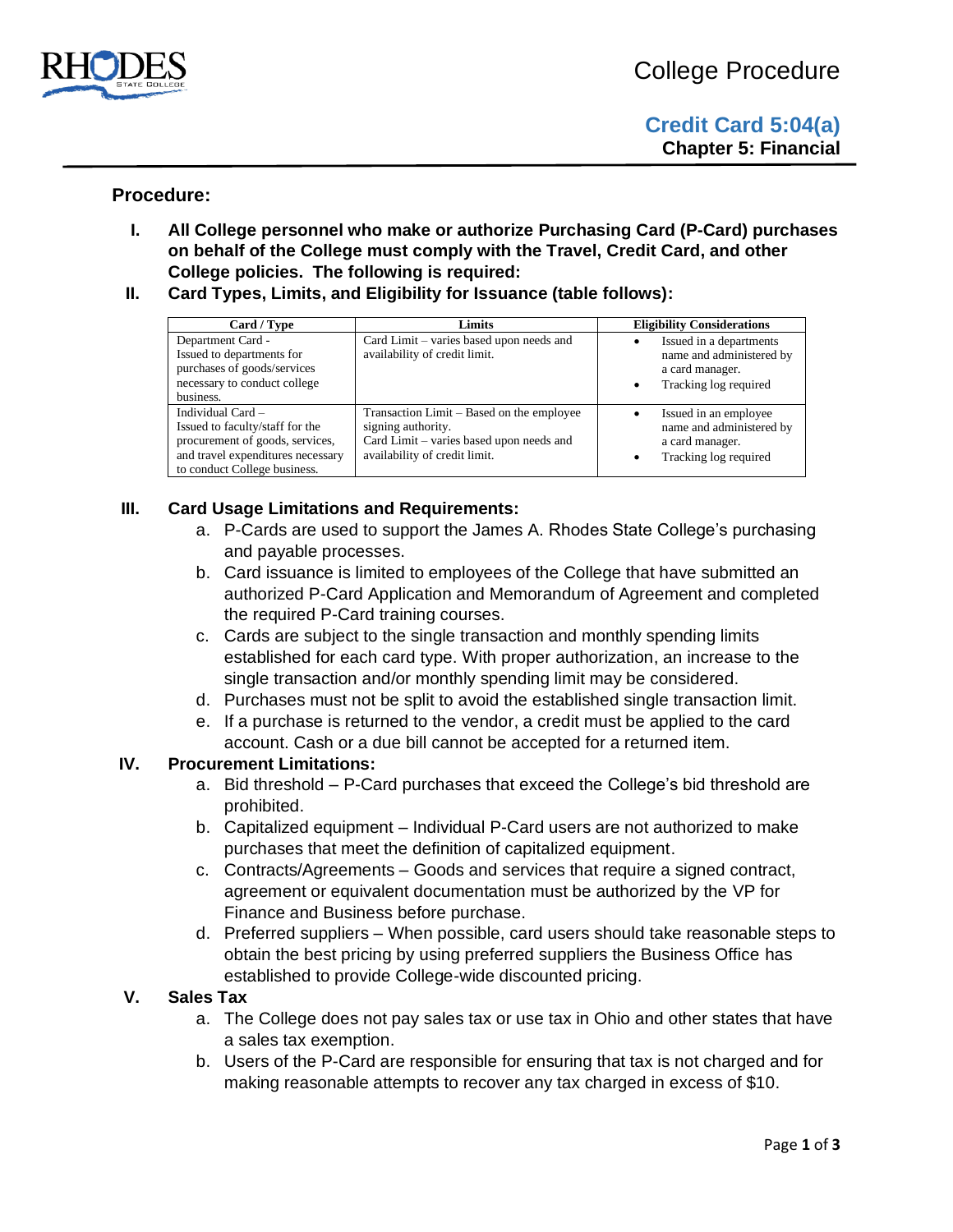

Contact Account Payable for the State of Ohio Sales and Use Tax Blanket Exemption Certificate.

### **VI. Travel**

a. Use of the P-Card while on College business travel must follow the Travel policy, in addition to the other policies specifically mentioned.

# **VII. Transaction and Retention Documentation**

- a. Transaction Documentation
	- i. An original itemized receipt or equivalent documentation is required for any/all transactions.
	- ii. Transactions involving the purchase and delivery of goods must also be documented by a packing slip to validate receipt of goods. Transactions must be further documented by a pre-approved request to capture business purpose and other transaction details.
- b. Record Retention Requirements
	- i. The transaction receipt (or equivalent documentation), which must be scanned (or alternative transaction documentation), and the bank statement are the official record for P-Card transactions. The original documents must be forwarded to the business office monthly.

# **I. Approval, after expense account selection**

- a. Transactions must be approved in accordance with the RSC Purchasing Approval Chart. (H:\Business Office Forms\RSC Purchasing Approval Chart)
- b. Transactions must be approved in the Financials System no later than 10 days from the transaction's date.

#### **II. Card Security and Tracking**

- a. Card Security
	- i. The P-Card must always be stored in a secure place.
	- ii. Personnel with access to a P-Card or any documentation showing a P-Card account number must protect the account number from fraud or any other inappropriate use.
	- iii. All P-Cards should be immediately cancelled if a cardholder's duties no longer require the use of a P-Card or upon termination of employment.
	- iv. Cardholders must immediately contact the issuing bank and then contact the Business Office if a P-Card is lost, stolen or fraudulent activity is detected.
	- v. Cardholders must dispute any questionable charge with the supplier and the issuing bank within 10 days of the statement date.

#### **III. Conduct and Consequences**

- a. User Conduct
	- i. All purchases made with a P-Card must be for official College business only.
	- ii. Personal use is strictly prohibited.
- b. Consequences of Misuse
	- i. Personal or fraudulent use of a P-Card may result in immediate revocation of the card and may result in corrective action up to and including termination and/or criminal action. In addition, the College will seek restitution for any inappropriate charge.